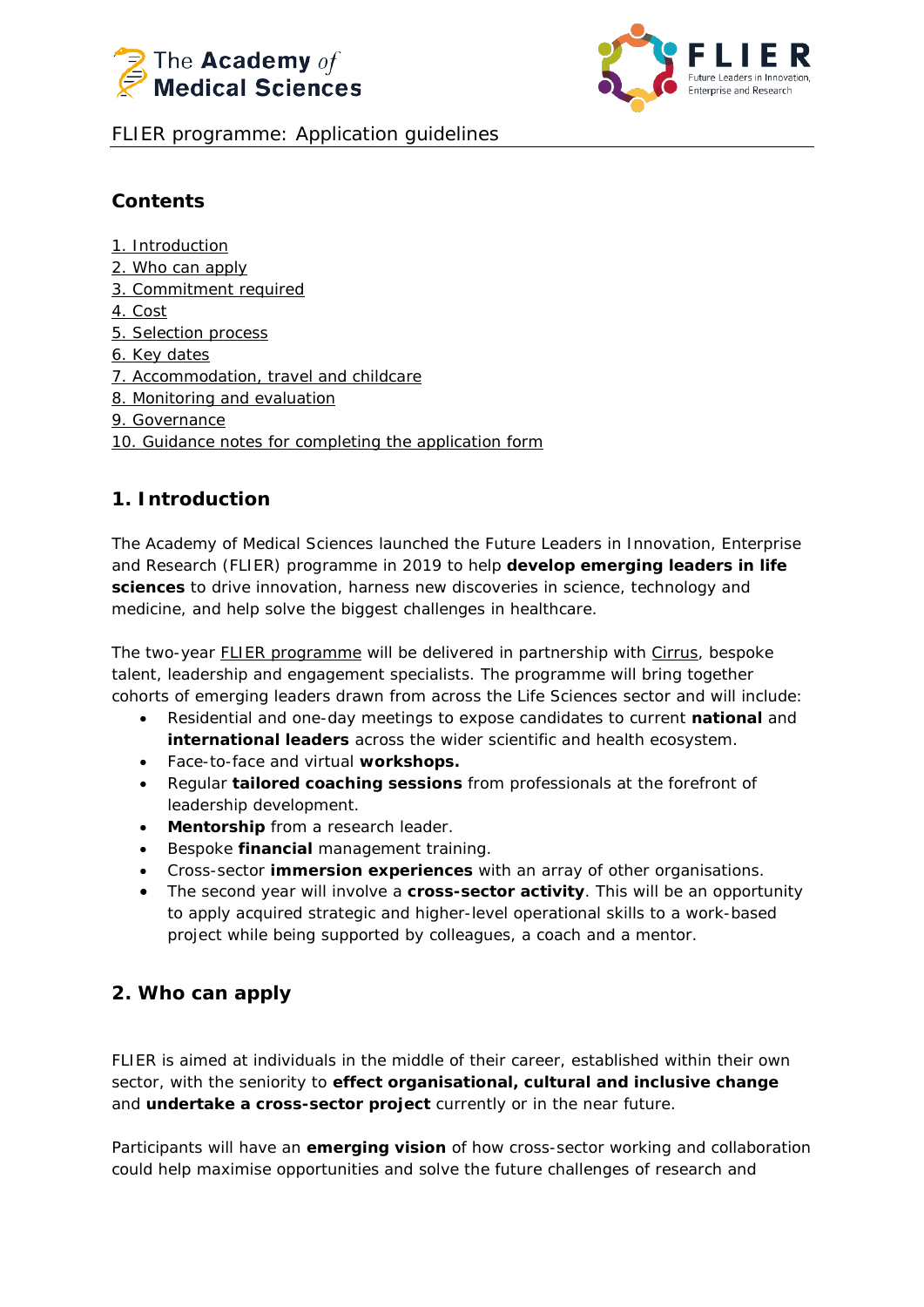healthcare. They will be looking to explore, influence and shape their vision in dialogue with colleagues across sectors.

We are looking for key characteristics including **motivation**, **vision** and **potential** to make a difference and lead change across the sectors, **learning agility**, and **creative, innovative** and **radical** thinking.

Participants will be active in the **research endeavour of the organisation in which they are working** and will therefore have a **wide range of outputs** depending on the setting. Participants may have portfolio careers, but even if they are not spending all their time on research, we would expect this to be a key element of their role.

We are pleased that for the first two cohorts, 19 out of the 35 participants were women. The Academy is committed to working towards equity, diversity and inclusion and for the third round of applications we actively encourage applications from individuals with underrepresented protected characteristics under the Equality Act 2010.

You can find out more about the participants who took part in FLIER [cohort 1](https://acmedsci.ac.uk/grants-and-schemes/mentoring-and-other-schemes/FLIER/flier-round-1-participants) and [cohort](https://acmedsci.ac.uk/grants-and-schemes/mentoring-and-other-schemes/FLIER/flier-round-2)  [2.](https://acmedsci.ac.uk/grants-and-schemes/mentoring-and-other-schemes/FLIER/flier-round-2)

# <span id="page-1-0"></span>**3. Commitment required**

Participants are expected to participate fully in the programme including attendance at all workshops, coaching sessions, immersion experiences in cross sector organisations and participation in webinars as part of the Thought Leadership series. This will require 15 days out of the office each year. Participants will also be encouraged to select an Academy mentor to support their progress throughout the programme.

Participants will also be expected to contribute to an online platform by taking part in discussions, posting material and accessing the administration information for FLIER. Participants will also be expected to complete feedback surveys after certain events to help with monitoring and improvement.

The second year will be devoted to undertaking a work-based cross-sector project, with the support of the Academy and Cirrus.

### **Applicants must be available for interactive workshops on the following dates:**

• 28 and 29 June 2022 – 2-day welcome event at the Academy of Medical Sciences in London.

<span id="page-1-1"></span>*Further workshops over the two years will be scheduled nearer the time of delivery.*

# **4. Cost**

Places on this programme will be subsidised for all participants, through a generous pledge from the Dennis and Mireille Gillings Foundation and funding from the Department of Business Energy and Industrial Strategy.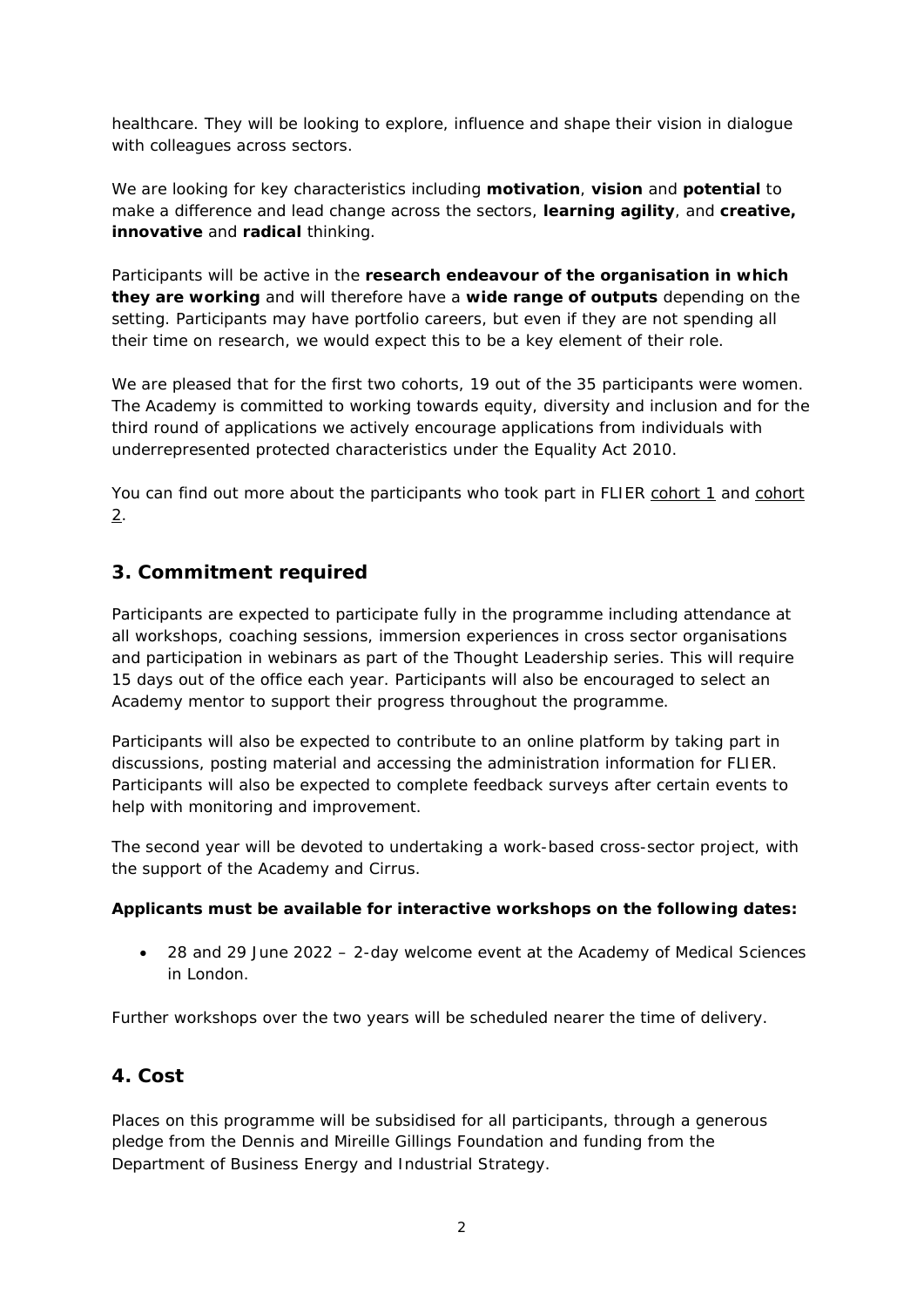### **Employers will be asked to provide a contribution of £5k+VAT towards the twoyear programme, to be paid before the welcome event.**

A small number of bursaries are available for individuals whose employers cannot meet the contribution. Due to the limited number, we ask that discussions take place with employers first before a bursary is sought. Please contact the Academy office for further information via email on **FLIER@acmedsci.ac.uk**. If you would like to be considered for a bursary, please indicate this in the employer declaration section of the application form and write a short justification statement.

# <span id="page-2-0"></span>**5. Selection process**

Participants will be selected by a competitive process:

- Completion of an online application form, including submission of a short video clip.
- Review of the application forms and videos to shortlist for interview.
- Shortlisted candidates will be asked to complete a short psychometric assessment, to inform the interview panel's questions. Personal feedback on psychometric assessment from qualified coaches will be offered following interviews.
- Interview of shortlisted candidates.

**Interviews are to be held virtually between Tuesday 26 April to Friday 13 May. If shortlisted to interview, we will contact you to find a date that is suitable for you to attend.**

**Notification of decisions regarding FLIER applications will be made by Friday 27 May 2022.** Successful applicants will be asked to complete a full psychometric assessment to inform the first leadership training workshop.

| Date                   |                                              |
|------------------------|----------------------------------------------|
| Tuesday 8 February     | Applications open.                           |
|                        |                                              |
| Friday 18 March        | Applications close.                          |
|                        |                                              |
| Thursday 14 April      | Receive notification of application outcome. |
|                        | Shortlisted applicants invited to interview. |
| Thursday 14 - Thursday | Interview candidates to complete initial     |
| 21 April               | psychometric testing.                        |
| Tuesday 26 April -     | Interview dates in this period (to be held   |
| Friday 13 May          | virtually).                                  |
| Friday 27 May          | Notification of outcome to interviewed       |
|                        | candidates.                                  |

# <span id="page-2-1"></span>**6. Key dates**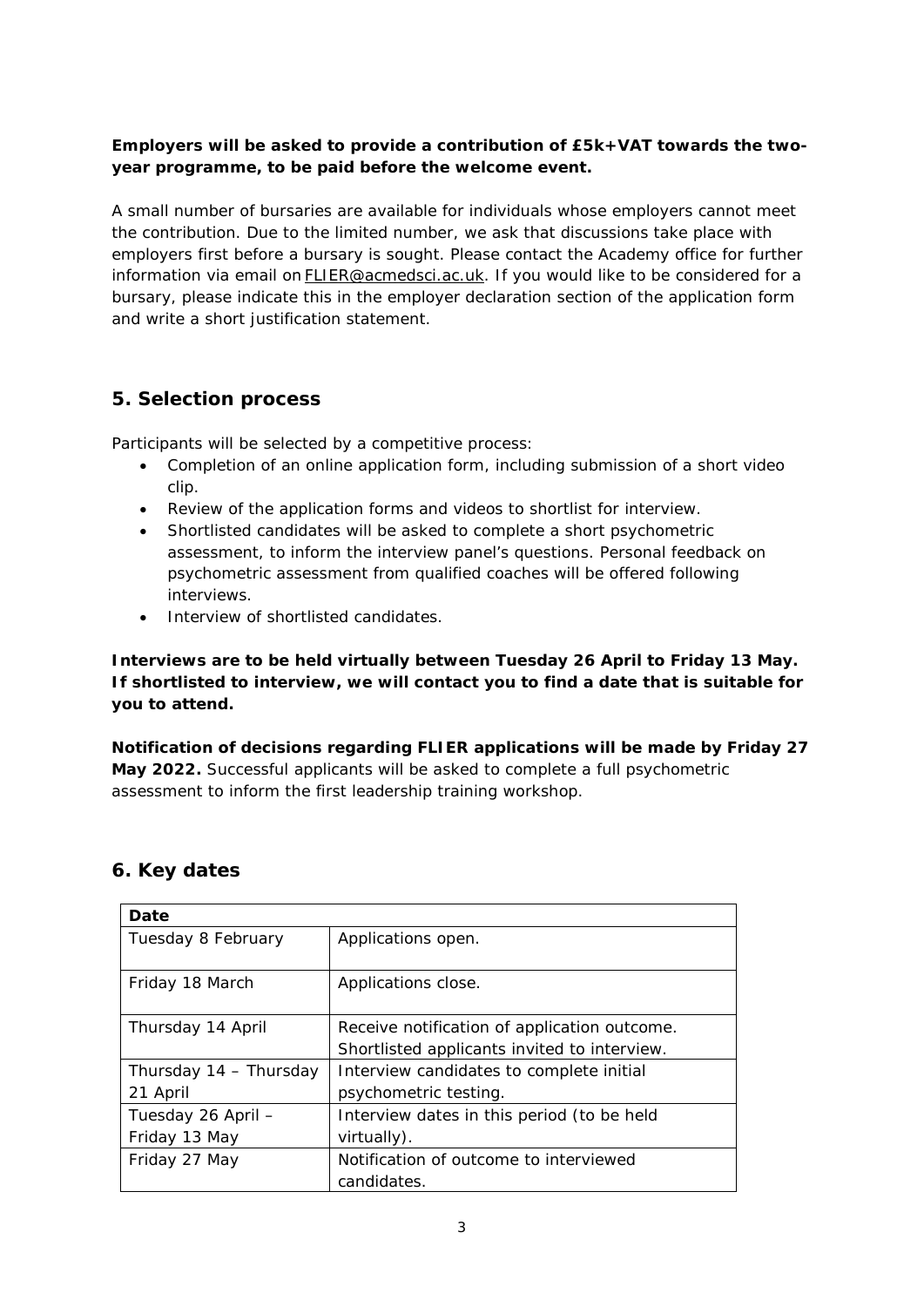| Monday 30 May - Friday | FLIER participants to complete full psychometric |
|------------------------|--------------------------------------------------|
| 17 June                | testing profile and have feedback call with a    |
|                        | coach.                                           |
| Tuesday 28 -           | Launch of welcome activities with two-day        |
| Wednesday 29 June      | residential workshop in London.                  |
| June 2023              | Mid-point workshop and celebration.              |
|                        |                                                  |
| June 2024              | Final workshop and celebration.                  |
|                        |                                                  |

# <span id="page-3-0"></span>**7. Accommodation, travel and childcare**

Accommodation will be organised for each residential workshop. Participants are expected to organise and fund their own travel.

Childcare support, when additional care is required above normal provision, will be available up to £50 per child per day during the workshops. Participants will be able to claim childcare support by completing a form and providing appropriate receipts to the Academy.

# <span id="page-3-1"></span>**8. Monitoring and evaluation**

Feedback from participants will help us to assess the impact of the FLIER programme and inform future developments.

We expect participants to maintain contact with the Academy and Cirrus, to complete monitoring surveys after each workshop and other activities as appropriate.

The Academy appointed external independent evaluators, Aleron and Freshney Consulting, at the beginning of the programme and requests that all participants engage as required.

Participants may also be approached to contribute to case studies by the Academy and the evaluators.

# <span id="page-3-2"></span>**9. Governance**

The programme is overseen by a Taskforce, chaired by Professor Paul Stewart FMedSci, Professor of Medicine and Health Policy Adviser to the Vice Chancellor at the University of Leeds.

The role of the Taskforce is to advise the Academy on the development of the FLIER programme, oversee the application process, advise on further iterations and oversee the evaluation of the programme.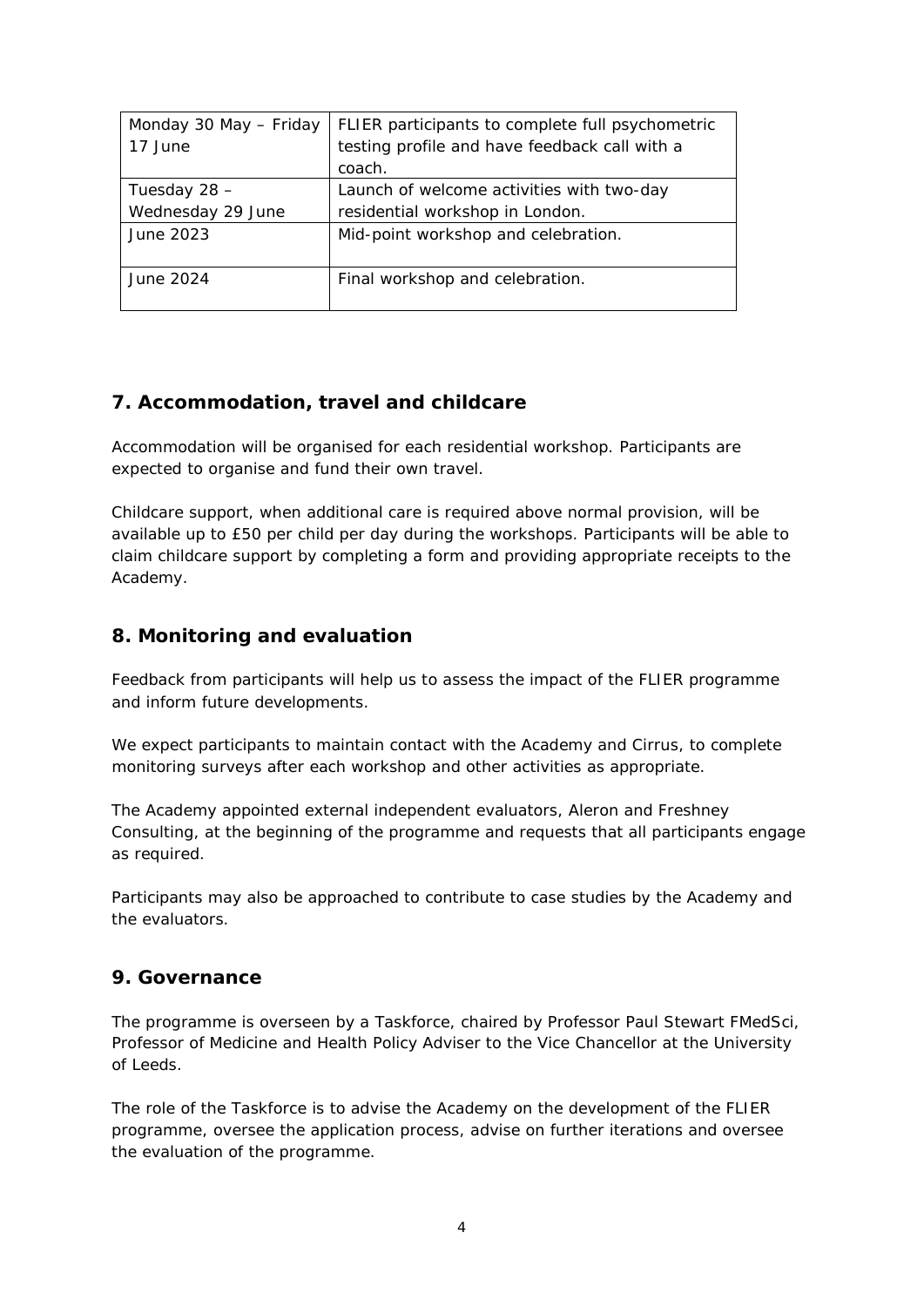Further details of the Taskforce and their role in the programme development can be found on our [website.](https://acmedsci.ac.uk/grants-and-schemes/mentoring-and-other-schemes/FLIER)

# <span id="page-4-0"></span>**10. Guidance notes for completing the application form**

Please complete and submit your online application form by **17.00 on Friday 18 March 2022** through our Flexi-Grant portal: [https://acmedsci.flexigrant.com/.](https://acmedsci.flexigrant.com/) If you have not used Flexi-Grant before, you will need to register and create a new user account.

This section guides you through completing the online application form for the FLIER programme. Some notes on completing the form are integrated into the form itself.

### **Invite 'Participants' for your employer to sign the form**

Please use the 'Participants' tab on the summary page to invite a representative from your organisation, they need to sign the form confirming they are able to pay the employer contribution before you can submit the application. Further details about completing this section are below in section 6 titled 'Approvals and declarations'.

Please contact the FLIER team if you are having difficulties with this section and we will do our best to help.

### **Save and resume**

Once you have started a section, you can click save at the bottom and log out of Flexi-Grant; your responses in that section will be saved. To return to your application log in to [https://acmedsci.flexigrant.com/,](https://acmedsci.flexigrant.com/) click on 'My Account' in the top right corner, and select 'My Applications' to resume.

#### **Submitting your application**

When you have completed all sections of the application form, and your employer has completed theirs, a 'Submit application' button will become available at the bottom of the summary page which you will need to click to finalise the application.

Once your application has been submitted, you will be able to view your application and its current status, but you will not be able to modify it. You can also download your form as a PDF at any point to keep for your records.

#### **Word limits**

Please note that the answers for certain questions have a maximum word limit. If text exceeding this length is pasted into the space provided, the passage will be truncated accordingly.

Each applicant should provide the following:

### **1. Personal information**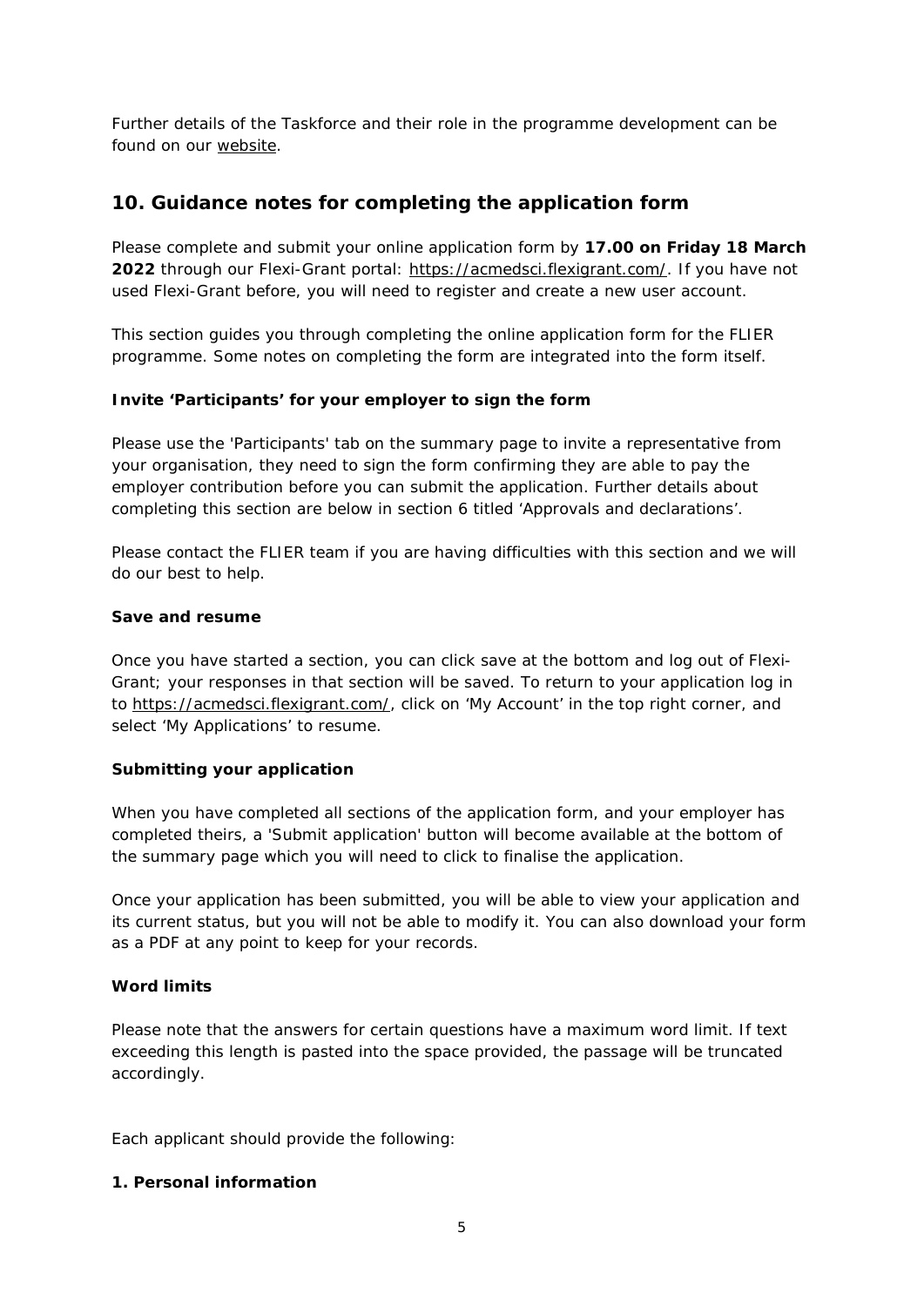Your name and contact details will be pulled through from your user account. Please check they are correct.

Please add your current primary employment details. You can list here any other organisations with whom you may also hold a contract for work (optional).

## **If your organisation is not on the list, please contact us by calling 020 3141 3273 or emailing [FLIER@acmedsci.ac.uk](mailto:FLIER@acmedsci.ac.uk) and we will add it.**

You can provide your ORCID ID (Open Researcher and Contributor identifier; [orcid.org\)](http://orcid.org/) if you have one. ORCiD is an open, non-profit effort to create and maintain a registry of unique researcher identifiers and a transparent method of linking research activities and outputs to these identifiers. The ORCiD Registry is available free of charge to researchers, who may obtain an ORCiD ID, manage their record of activities, and search for others in the Registry.

Complete a short summary (250 words max.) of the main responsibilities in your current role (including any team, matrix or project leadership responsibilities, direct line management, reporting responsibilities, financial responsibilities).

Select one of the four options which best represents the sector you are primarily employed in. The options include:

- Academia
- NHS
- Industry (including pharma, biotech, medtech and others related to life sciences)
- Government/public/policy organisations
- Media/science communications
- Charitable sector
- Other, please specify

We also ask you to identify whether you are clinically qualified (medical, dental or veterinary) and whether you are still clinically active. The cohort will be selected to ensure representation across different sectors and a combination of clinical and nonclinical research backgrounds.

#### **2. Relevant experience**

Upload a **two-page CV** (in PDF format) summarising your education, past employment and main responsibilities, major relevant research outputs, contributions and achievements.

These may include for example:

- Key publications and/or reports
- Patents
- Funding awards
- Personal prizes and awards
- Spin-offs
- Commercialisation of products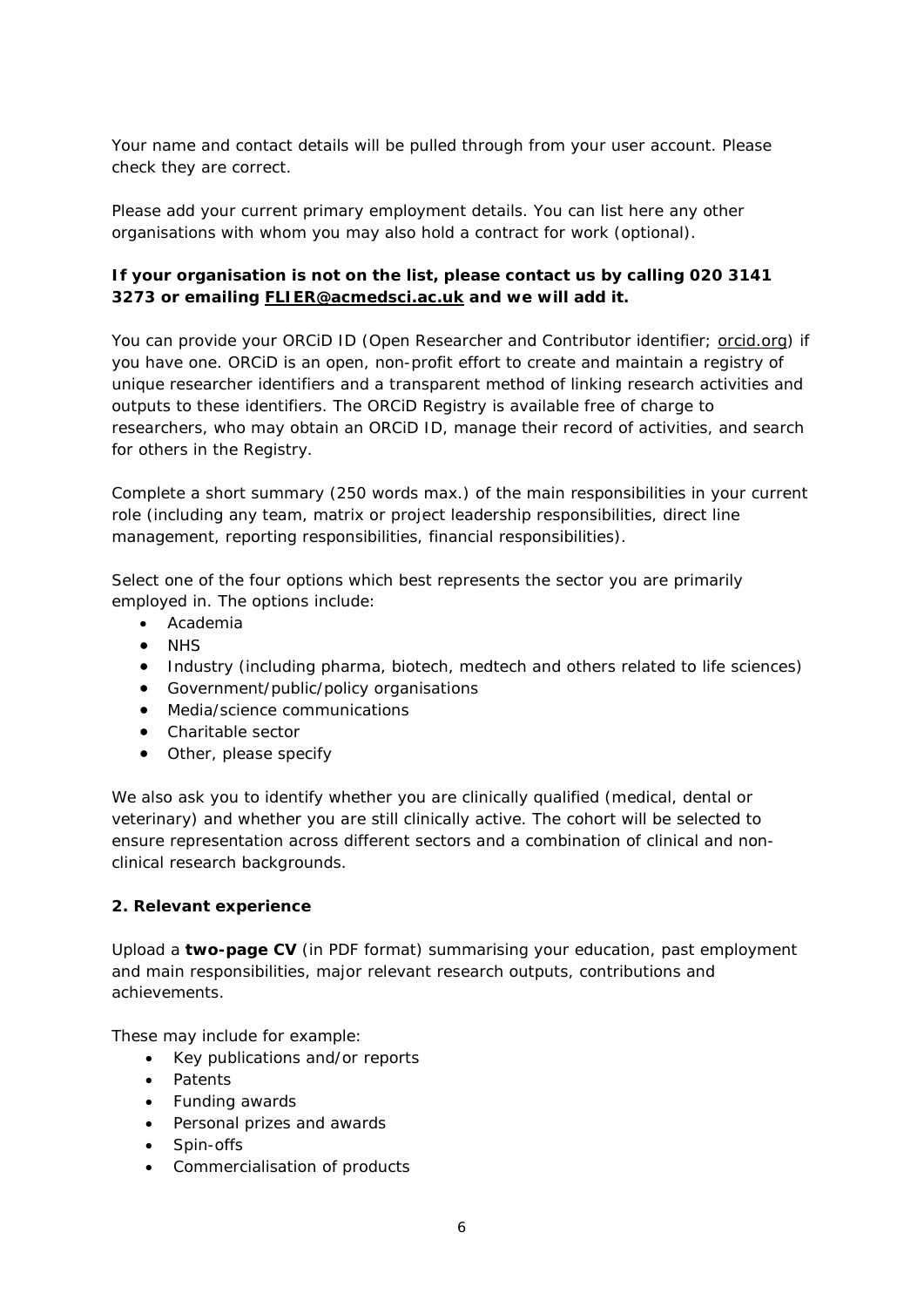- Influence on policy and/or regulations
- Public and patient engagement

## **3. Motivation to apply**

Please answer these questions as succinctly as possibly. This is an opportunity for you to give us some more details on your motivation for applying, relevant experience and evidence of emerging leadership.

## **Why you are applying for the FLIER programme**:

- What is your vision for the Life Sciences sector and how do you see your career fitting into it? (250 words max.)
- What would you hope to achieve through taking part in the FLIER programme? (250 words max.)
- What is currently limiting your career, and how could this programme help you? (250 words max.)

### **Outline any experience you have of managing or leading a team:**

• Either as a team leader or in a matrix team for example. (250 words max.)

### **Outline any experience you have of leading or taking part in collaborations**:

• Within and outside of your organisation. Briefly outline your views on the main ingredients for successful collaborations using examples from your own career. (250 words max.)

### **4. Cross-sector project**

Please submit a **link to a three-minute (max.) video clip** addressing the following areas:

- **Give an idea of a cross-sector project you would like to carry out as part of the FLIER programme and how it would bring about change.**
- **Outline your view on how collaboration across sectors will be needed to address health challenges and where your project idea fits into the bigger picture.**

The video can be a simple, talking-head view of you presenting your ideas or interpreted in another way. Do make sure that you discuss both points above clearly and concisely.

We recommend that you upload your video on a private YouTube channel, or similar hosting site, and copy the link into the application form. To do this, you can create a YouTube account for free: click 'Create a video or post' in the top right corner and select 'Upload a video'. Create a channel and upload your video file. Once you click 'Publish', you can change the video from 'Public' to 'Unlisted', meaning that it can only be found via the link and not searchable on YouTube.

Please write a title that summarises your project idea.

## *The project idea discussed in your application form is not required to be the project undertaken as part of the programme if your application is successful.*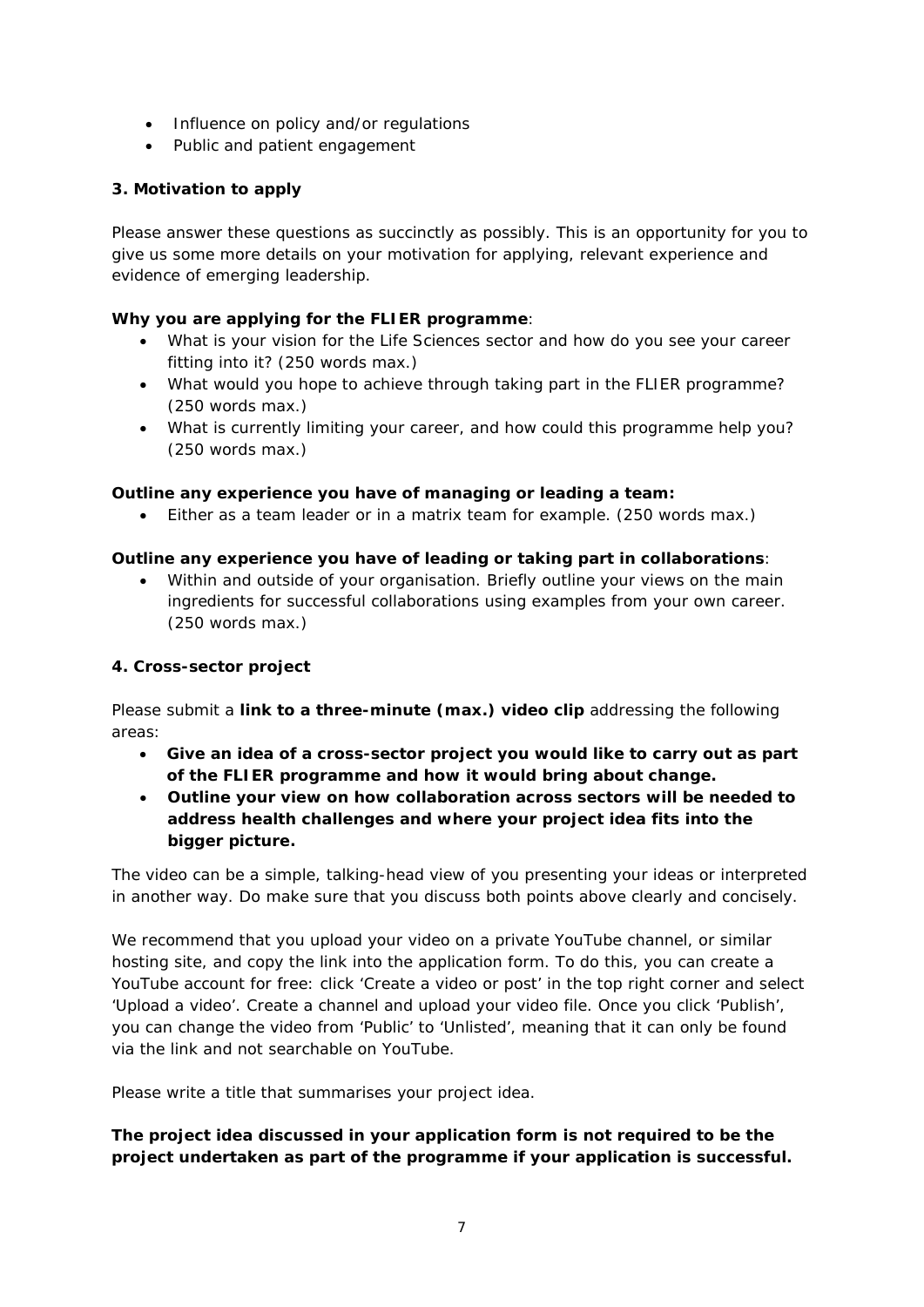## *We expect your idea to grow or change through discussions during the first year of the FLIER programme.*

### **5. Approvals and declarations**

### **Applicant declaration:**

In order to submit your application, you need to tick the box to agree with the declaration statement, thereby confirming the validity of the application. Information that you have supplied within this application will be used to process your application and for the purposes of any audit and/or evaluation. Please read the undertakings on this page carefully and ensure that you fully understand the obligations you are making before signing the declaration.

### **Monitoring and marketing feedback:**

On this page we request monitoring and marketing information. Please note that monitoring information will **not** be used in the application review process; it is **not** provided to the interview panel members. We request this information to monitor the Academy's activities with respect to the beneficiaries of proposals and awards, and the gender, ethnic origin and disability status of applicants will be kept anonymous. Marketing information is requested to help us monitor the effectiveness of our marketing activities. This information is also not used in the application review process.

#### **Employer declaration:**

#### *Instructions for applicants*

Please use the 'Participants' tab on the summary page to invite a representative from your organisation by email; the representative will need to complete the form confirming they are able to pay the employer contribution. They can also apply for a bursary to cover the employer contribution in this section.

They will not be able to see your answers in the previous sections, and you will not be able to see their answers in this section. We strongly recommend you contact them yourself before inviting them through the system, to ensure they don't miss the email invitation. You will receive an email once they have completed this section, and you can then submit your application as described above.

#### *Instructions for employers*

Please follow the link in your invitation email, this will be sent by [no](mailto:no-reply@flexigrant.com)[reply@flexigrant.com](mailto:no-reply@flexigrant.com) with the title 'FLIER Cohort 3 – Request for Declaration'. If you are not able to sign off this application by the deadline date or are not the right person, please decline the request and the applicant will be able to assign someone else. If you have not used Flexi-Grant before, you will need to register and create a new user account.

The applicant will not be able to see your answers in this section, and you will not be able to see their answers in the previous sections. You can download your answers as a PDF to keep for your records.